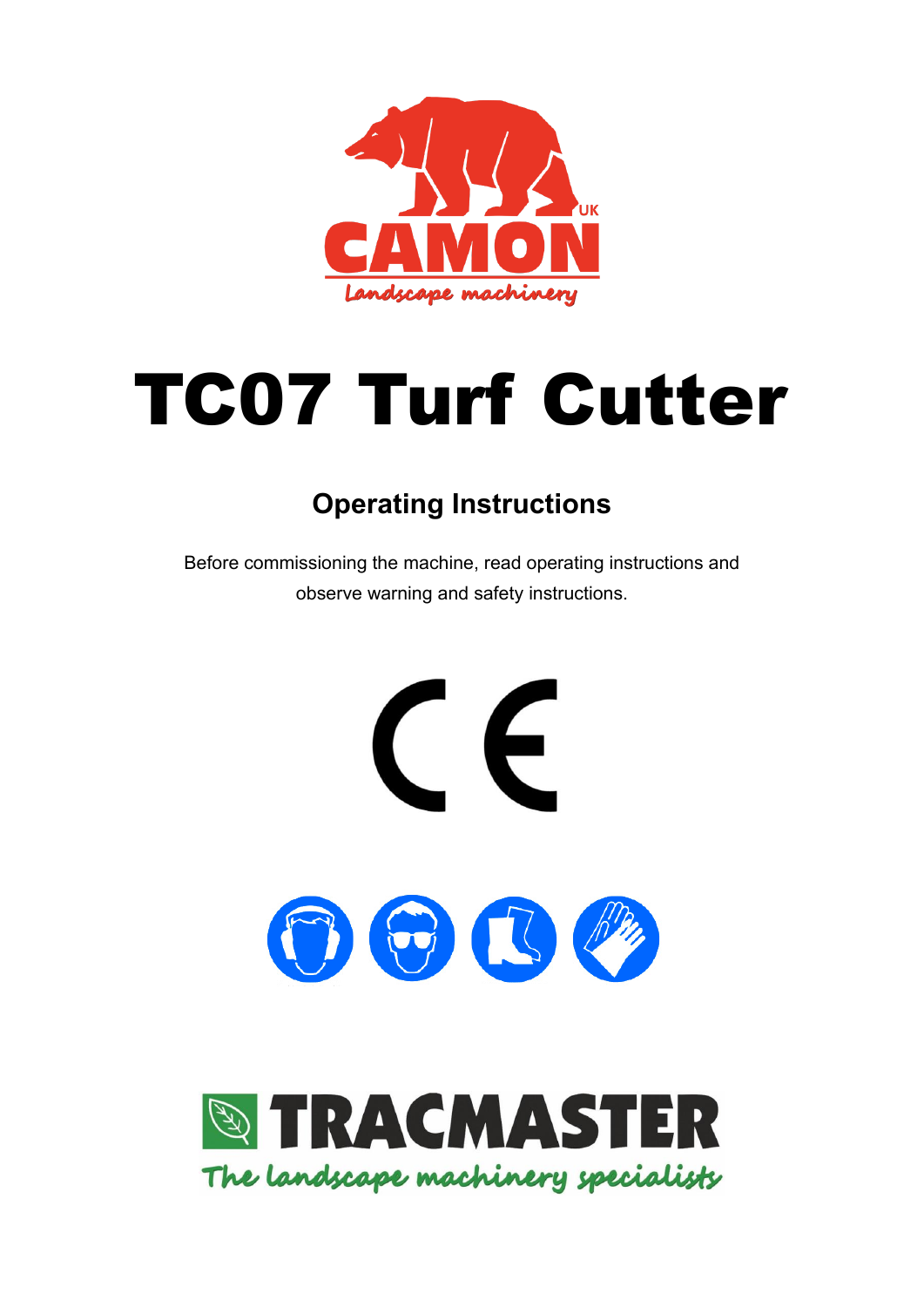# **Manufacturer Details**

**Tracmaster Ltd Sovereign Centre Victoria Road Burgess Hill West Sussex RH15 9LR UNITED KINGDOM Tel: +44 1444 247689 [www.tracmaster.co.uk](http://www.tracmaster.co.uk/) [info@tracmaster.co.uk](mailto:info@tracmaster.co.uk)**

# **Machine Details**

| <b>Model:</b>         | <b>CAMON TC07 Turf Cutter</b>                                                                                 |
|-----------------------|---------------------------------------------------------------------------------------------------------------|
| <b>Serial Number:</b> | and a state of the state of the state of the state of the state of the state of the state of the state of the |
|                       |                                                                                                               |
| Date of Purchase:     |                                                                                                               |
| <b>Supplier:</b>      |                                                                                                               |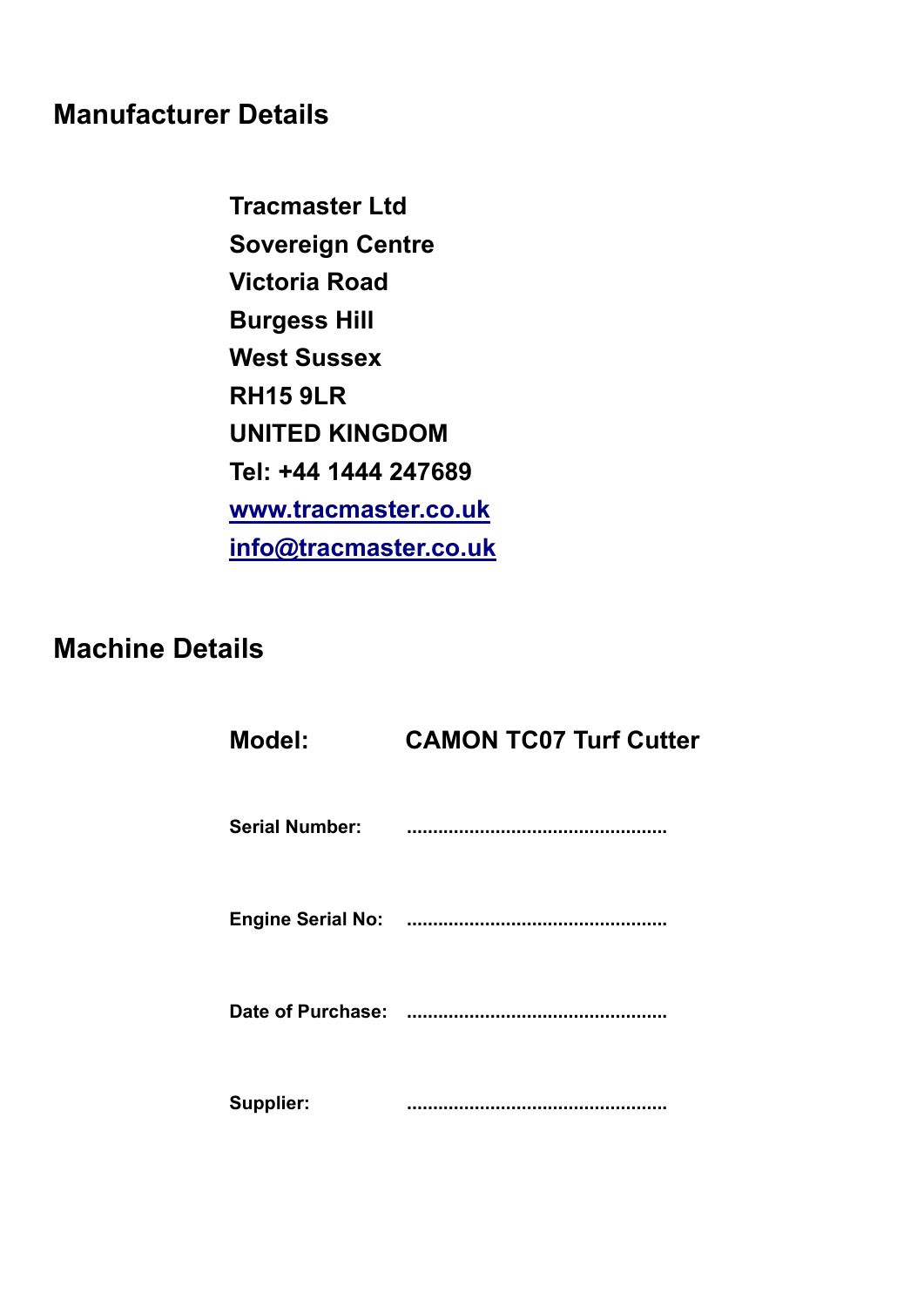# **Table of Contents**

| 1.0 | 1.1                                                                                            |  |
|-----|------------------------------------------------------------------------------------------------|--|
| 2.0 |                                                                                                |  |
| 3.0 | 3.1<br>3.2                                                                                     |  |
| 4.0 | 4.1<br>4.2<br>4.3<br>4.4<br>4.5<br>4.6<br>4.7<br>4.8<br>4.9<br>4.10<br>4.11                    |  |
| 5.0 | 5.1<br>5.2<br>5.3<br>5.4<br>5.5<br>5.6                                                         |  |
| 6.0 | 6.1<br>6.2<br>6.3<br>6.3.1<br>6.3.2<br>6.3.3<br>6.3.4<br>6.4<br>6.5<br>6.5.1<br>6.5.2<br>6.5.3 |  |
| 7.0 | 7.1<br>7.2<br>7.3                                                                              |  |
| 8.0 |                                                                                                |  |
|     |                                                                                                |  |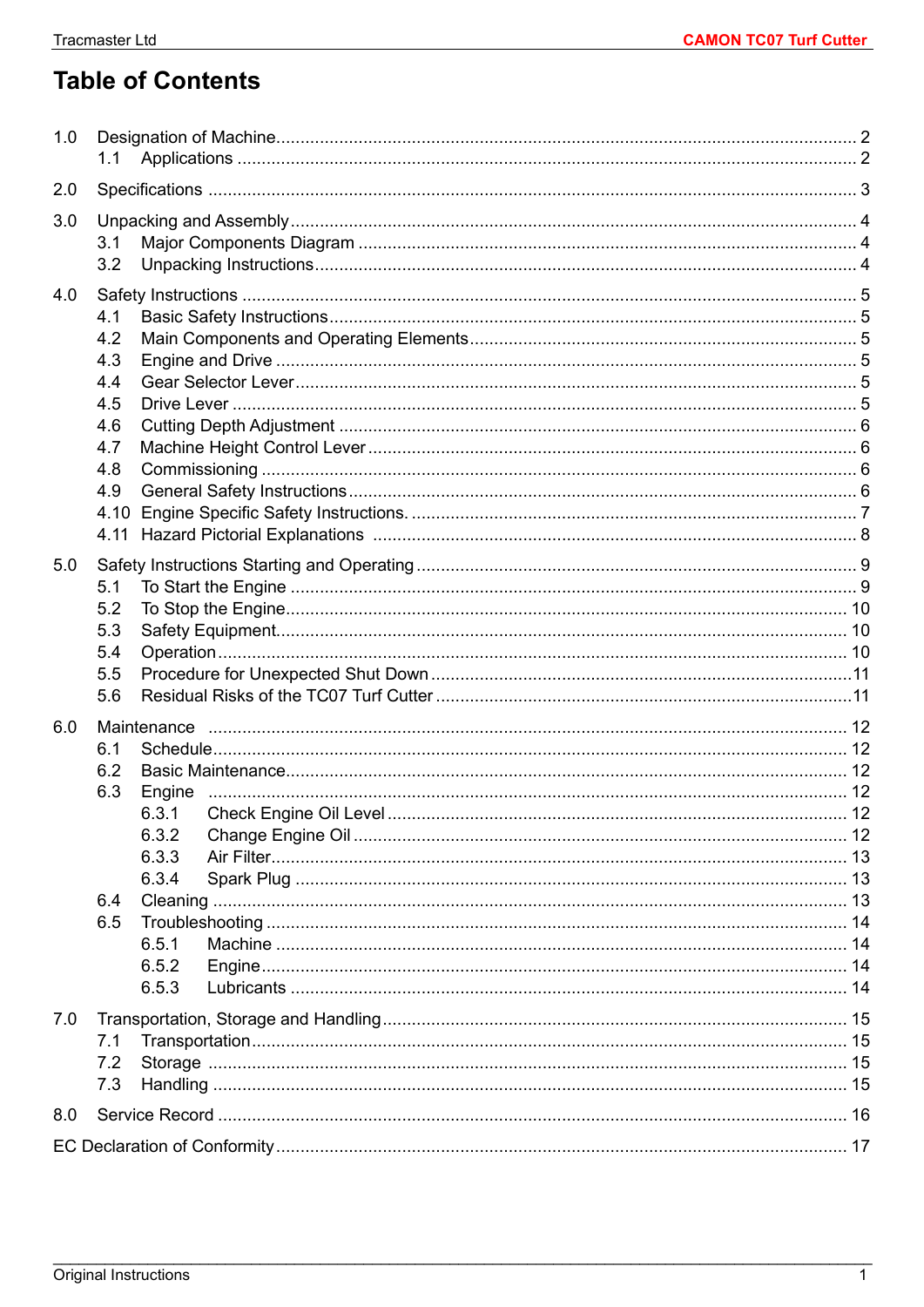# <span id="page-3-1"></span><span id="page-3-0"></span>**1.0 What the Machine is Designed For**

## *1.1 Applications*

The CAMON TC07 Turf Cutter has been designed by Tracmaster for removing the top surface of lawn.

The benefit of using a TC07 Turf Cutter is the ease and efficiency with which the machine is able to cut consistent strips of turf away from the soil.

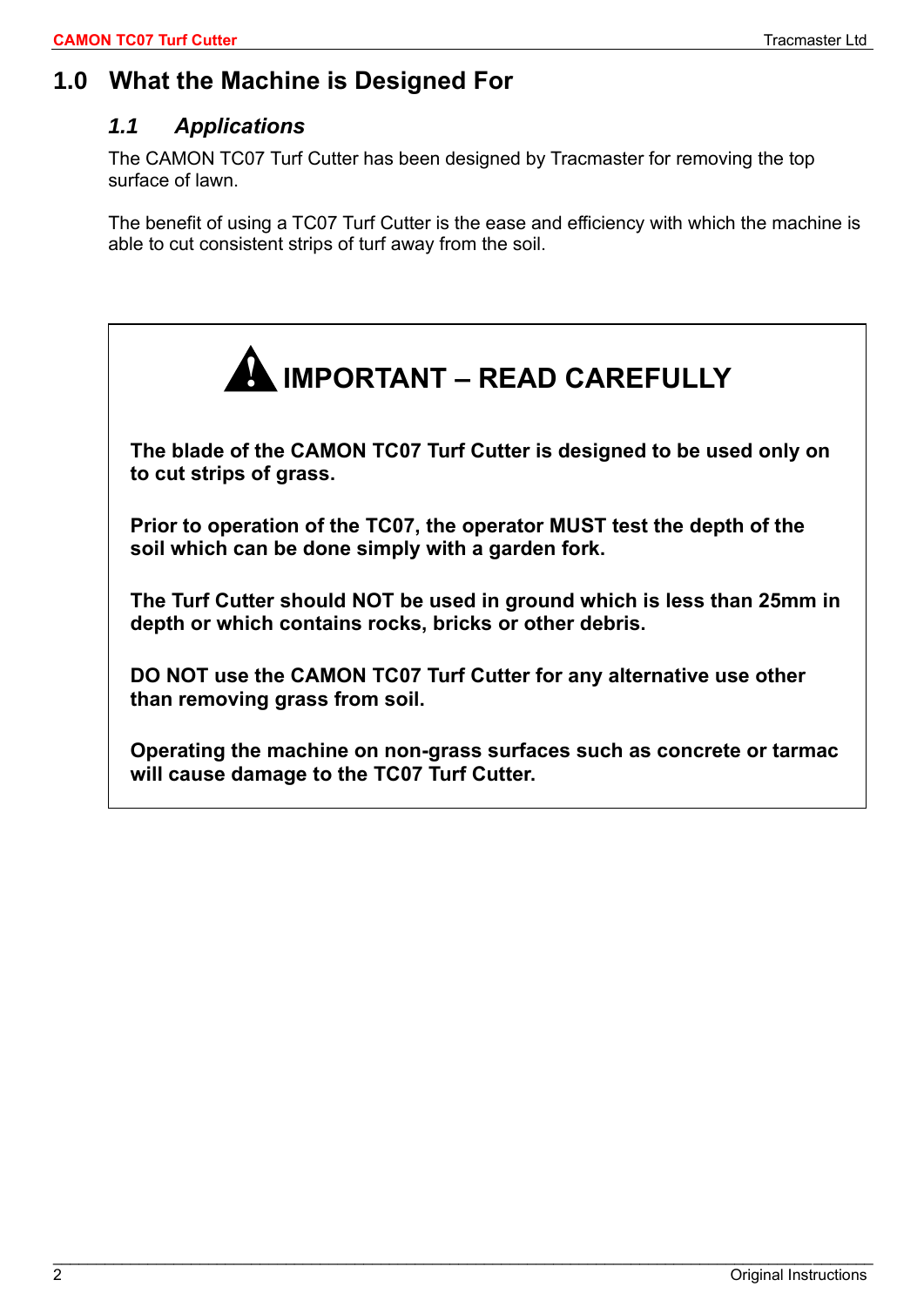# <span id="page-4-0"></span>**2.0 Specifications**

| <b>ENGINE</b>               |                                 |
|-----------------------------|---------------------------------|
| <b>Engine Manufacturer</b>  | Honda                           |
| <b>Engine Model</b>         | GX160                           |
| Engine Type                 | 4-stroke OHV, single cylinder   |
| Net Engine Power            | 3.6kW (4.8hp) @ 3600rpm         |
| <b>Engine Shaft Size</b>    | $\frac{3}{4}$ " straight        |
| <b>Spark Plug</b>           | BPR6ES (NGK) / W20EPR-U (DENSO) |
| Spark Plug Gap              | $0.70 - 0.80$ mm                |
| <b>Engine Ignition Type</b> | Recoil                          |
| <b>Cold Start System</b>    | Choke                           |
| <b>Fuel Tank Capacity</b>   | 3.1 litres                      |
| Fuel Type                   | Unleaded                        |
| <b>Fuel Consumption</b>     | 1.4 litres per hour @ 3600rpm   |
| Air Filter                  | Paper                           |
| <b>Rated Engine Speed</b>   | 3600rpm                         |
| Engine Oil                  | 10w/30 API SJ or later          |
| <b>Engine Oil Capacity</b>  | 0.6 litres                      |
| Dry Weight                  | 15.1kg                          |

The power rating of the engine indicated in this table is the net power output tested on a production engine for the engine model and measured in accordance with SAE J1349 at a specified rpm.

| <b>MACHINE</b>                      |                      |
|-------------------------------------|----------------------|
| Model                               | <b>TC07</b>          |
| <b>Working Width</b>                | 30cm                 |
| <b>Blade Types</b>                  | Solid hardened steel |
| No of Blades                        | 1                    |
| Clutch Type                         | Centrifugal          |
| <b>Blade Depth Adjustment</b>       | 25mm to 40mm         |
| <b>Wheel Types</b>                  | Pneumatic            |
| <b>Handlebar Feature</b>            | Foldable             |
| Noise Level                         | 86 dB(A)             |
| <b>Vibration Acceleration Value</b> | 4m/s <sup>2</sup>    |
| Max gradient for operation on slope | 15 degrees           |
| Weight                              | 93kg                 |
| Dimensions (I x w x h)              | 128 x 54 x 102cm     |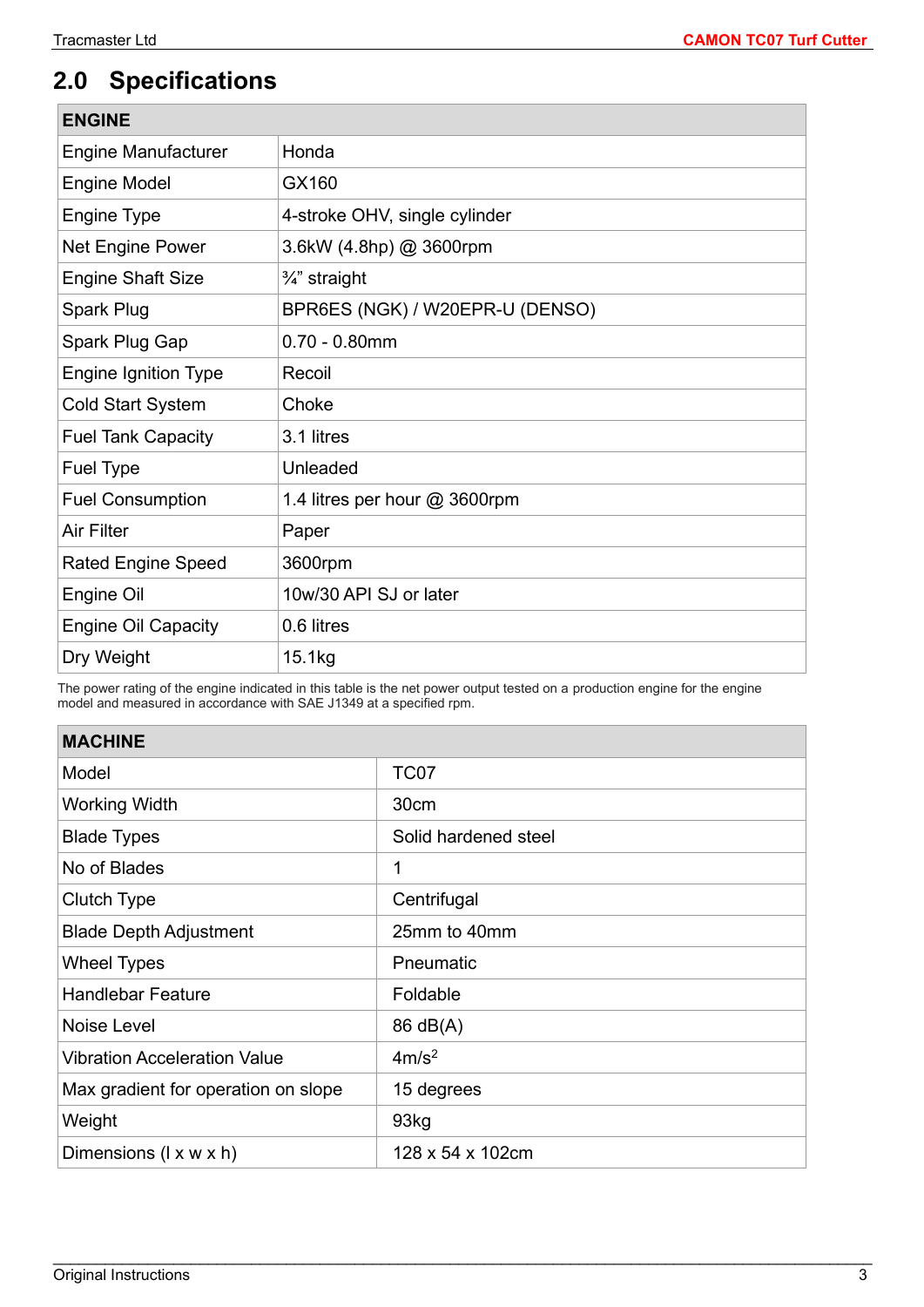## <span id="page-5-1"></span><span id="page-5-0"></span>**3.0 Unpacking and Assembly**

## *3.1 Major Components Diagram*



- 1 Engine On/Off Switch
- 2 Drive Lever
- 3 Vibration Mounts
- 4 Cutting Depth Controls
- 5 Fuel Tank
- 6 Engine
- 7 Wheels
- 8 Cutting Blade
- 9 Lifting Lever
- 10 Gear Selector Lever

## <span id="page-5-2"></span>*3.2 Unpacking Instructions*

Open the top of cardboard box.

Cut the box open by using a sharp knife to cut down through the four corners of the box.

Swivel the folded top part of the handle bar until it locates into position.

Insert the pin located on a chain to fix handlebars into position. Secure the pin with R-Clip.

Push the machine forward safely and gently out of the box.

Dispose of the cardboard box and other padding material.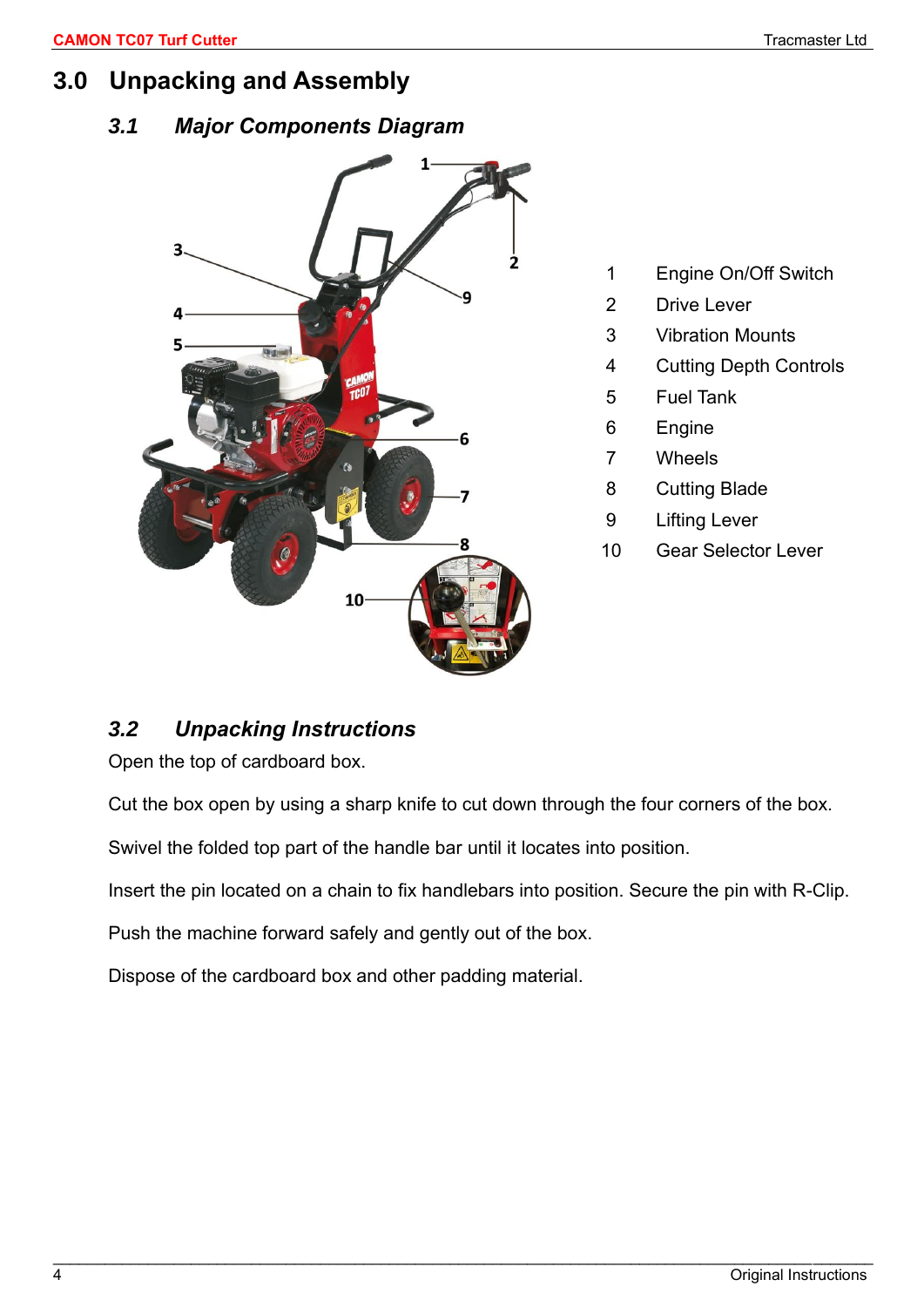# <span id="page-6-1"></span><span id="page-6-0"></span>**4.0 Safety Instructions**

## *4.1 Basic Safety Instructions*

<span id="page-6-2"></span>Before starting the machine, read and understand these operating instructions.

#### *4.2 Main Components and Operating Elements*

Below is a description of the main components of the TC07 Turf Cutter and how they operate.

#### <span id="page-6-3"></span>*4.3 Engine and Drive*



The Honda GX160 is a four-stroke engine that runs on standard unleaded fuel.

The engine is air cooled and therefore it is important that the grille covering the recoil rope is kept clear from debris.

The engine drive shaft is fitted with a centrifugal clutch that engages at a set engine speed and drives a fixed drive belt that is also connected to a pulley on the rotor shaft.

The engine air filter cleans the air drawn in by the engine. A clogged air filter will reduce performance.

The engine is fitted with a fuel on/off lever and a choke lever. Read the engine operating instructions to understand the operation of these levers.

## <span id="page-6-4"></span>*4.4 Gear Selector Lever*

The drive to the back axle of the TC07 Turf Cutter can be engaged and disengaged using the gear selector lever located at the rear of the machine, above the front axles.

Locating the gear lever in the '0' position disengages the drive from the back axle. The machine can be free wheeled in this position. Move the gear selector lever to the 'I' position to engage the engine drive to wheels.

NB: The power to the back axle from the engine is controlled by a centrifugal clutch that is attached to the engine. Moving the gear lever to the engaged position will not drive the machine automatically. It is only when the drive lever is activated and the engine revs are increased to a point at which the centrifugal clutch is engaged that the engine power is transferred to the back axle.

## <span id="page-6-5"></span>*4.5 Drive Lever*

The drive lever is located beneath the left-hand handlebar grip.

This lever operates both the cutting blade and the driving power to the back wheels. It does this by raising the engine speed until a centrifugal clutch engages and transfers the engine power to the driven components of the TC07.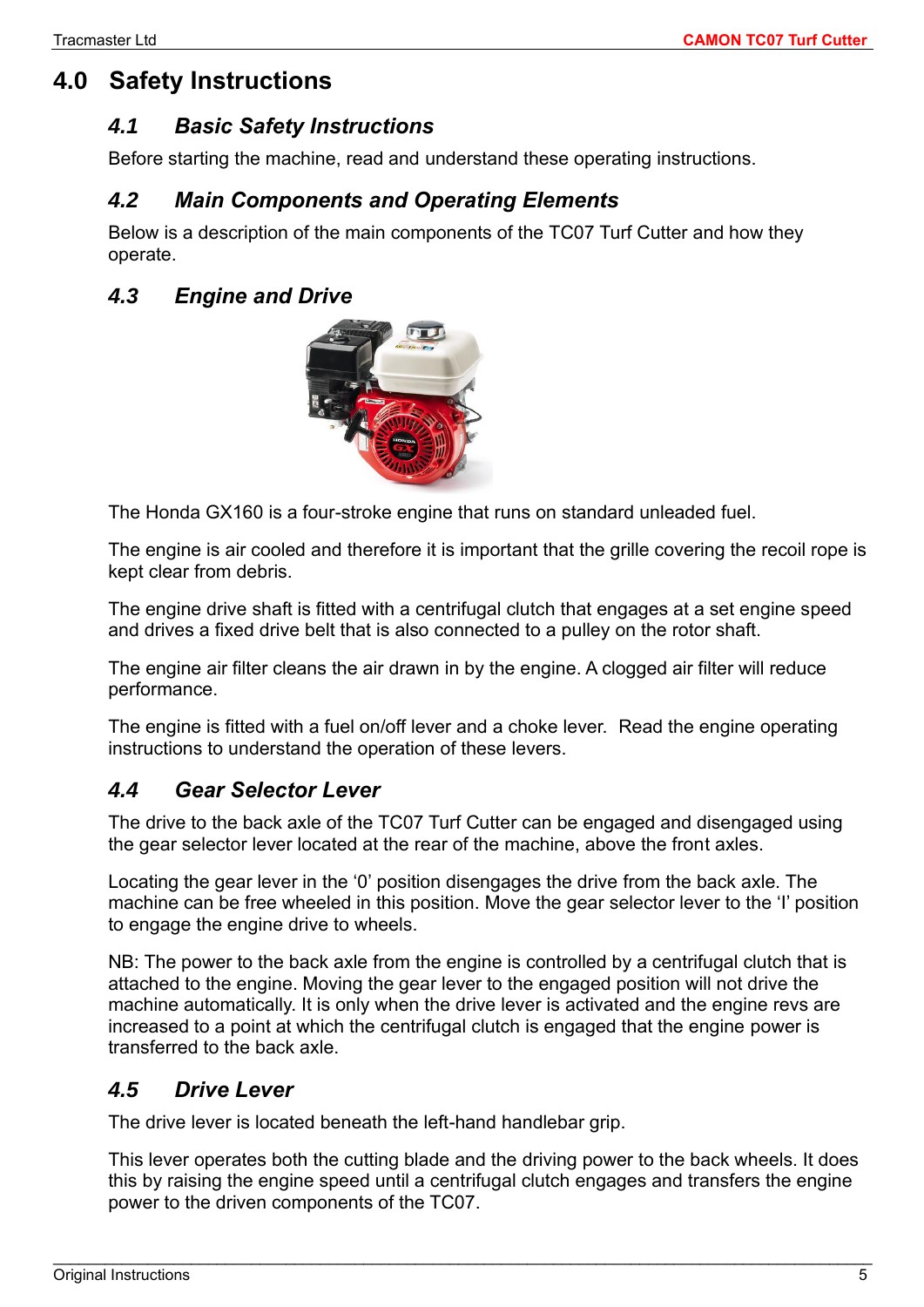Letting go of the drive lever causes the engine revolutions to drop, the centrifugal clutch to disengage and both the engine drive and cutting blade to stop moving.

#### <span id="page-7-0"></span>*4.6 Cutting Depth Adjustment*

The cutting depth of the blade is adjusted using the two adjuster knobs, the lower locking knob and the top height adjustment knob. The top height adjustment knob is connected to a length of threaded rod that is wound into and out of the chassis. These knobs are located in front of the handlebar mounting on the top section of the main chassis.

The lower knob is for locking the position of the top knob. To adjust the depth of the cutting blade, first loosen the lower locking knob. Once this knob is able to move freely, you can adjust the position of the top knob into and out of the chassis by turning it clockwise and anticlockwise.

Using the indicator sticker on the thread of the top knob it is possible to choose your required depth of cut. This ranges from 25mm to 40mm.

#### <span id="page-7-1"></span>*4.7 Machine Lifting Lever*

Located at the rear of the machine, beneath the handlebars, this lever allows the operator to move the cutting blade in and out of the ground.

#### <span id="page-7-2"></span>*4.8 Commissioning*

Prior to operation it is necessary to check engine oil level and add engine oil to the level indicated in the table in section 5.1.

<span id="page-7-3"></span>The engine fuel tank will not contain fuel so will need filling to the recommended level before use.

#### *4.9 General Safety Instructions*

Be aware of all the safety requirements for the machine.

Visually check the machine for operational safety, complete components and fixed guarding prior to each use.

Read and be aware of the warning and instruction signs located on the machinery.

Cordon off the work area to access from the general public.

Before starting work clear the area of any objects that may cause damage to the machine.

Do not operate the machine if you are under the influence of alcohol or drugs. This equipment must only be operated by persons who are medically fit both physically and mentally.

 $\mathcal{L}_\mathcal{L} = \{ \mathcal{L}_\mathcal{L} = \{ \mathcal{L}_\mathcal{L} = \{ \mathcal{L}_\mathcal{L} = \{ \mathcal{L}_\mathcal{L} = \{ \mathcal{L}_\mathcal{L} = \{ \mathcal{L}_\mathcal{L} = \{ \mathcal{L}_\mathcal{L} = \{ \mathcal{L}_\mathcal{L} = \{ \mathcal{L}_\mathcal{L} = \{ \mathcal{L}_\mathcal{L} = \{ \mathcal{L}_\mathcal{L} = \{ \mathcal{L}_\mathcal{L} = \{ \mathcal{L}_\mathcal{L} = \{ \mathcal{L}_\mathcal{$ 

Only work in good light and visibility.

Wear the correct personal protection equipment as instructed by this manual.

Operator clothing should not be loose and footwear should offer good grip.

Know how to stop the machine in an emergency.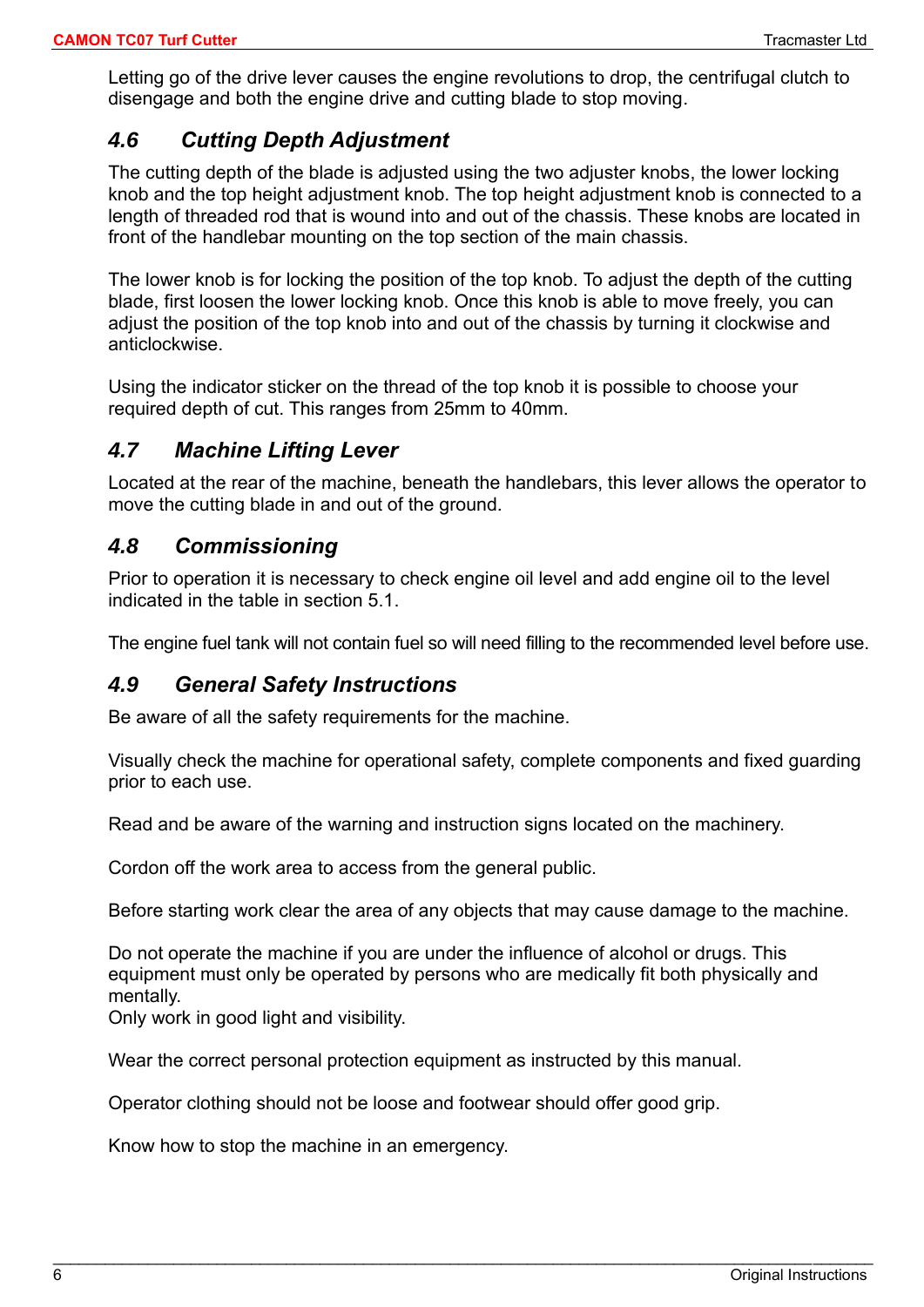## <span id="page-8-0"></span>*4.10 Engine Specific Safety Instructions*

Always ensure the engine is turned off and the fuel tap is turned off when transporting the machinery, cleaning the machinery and making adjustments.

Always start the engine in open air. Starting an engine within a confined space can lead to the inhalation of toxic substances.

Do not smoke or use a naked flame when refueling.

Use only unleaded petrol from fuel containers designed for this purpose. Refuel outdoors only and replace the fuel tank cap securely.

Do not mix oil with the fuel.

Leave one inch of space in the fuel tank during refilling.

Clear up any petrol spillages immediately.

Avoid contact with the engine during operation as it will become hot. Leave the engine to cool prior to contact.

Never interfere with the control settings of the engine.

## *4.11 Hazard Pictorial Explanations*



**DANGER – RISK OF ENTANGLEMENT. DO NOT REMOVE SAFETY GUARDS WHILST ENGINE IS RUNNING.**



**DANGER – MOVING BLADES. KEEP HANDS & FEET AWAY.**



**MAXIMUM SOUND POWER LEVEL (LWA). EAR PROTECTION MUST BE WORN WHEN OPERATING THE MACHINE.**



**ENSURE SAFETY GUARDS ARE IN PLACE. MACHINE MUST NOT BE OPERATED WITHOUT GUARDS.**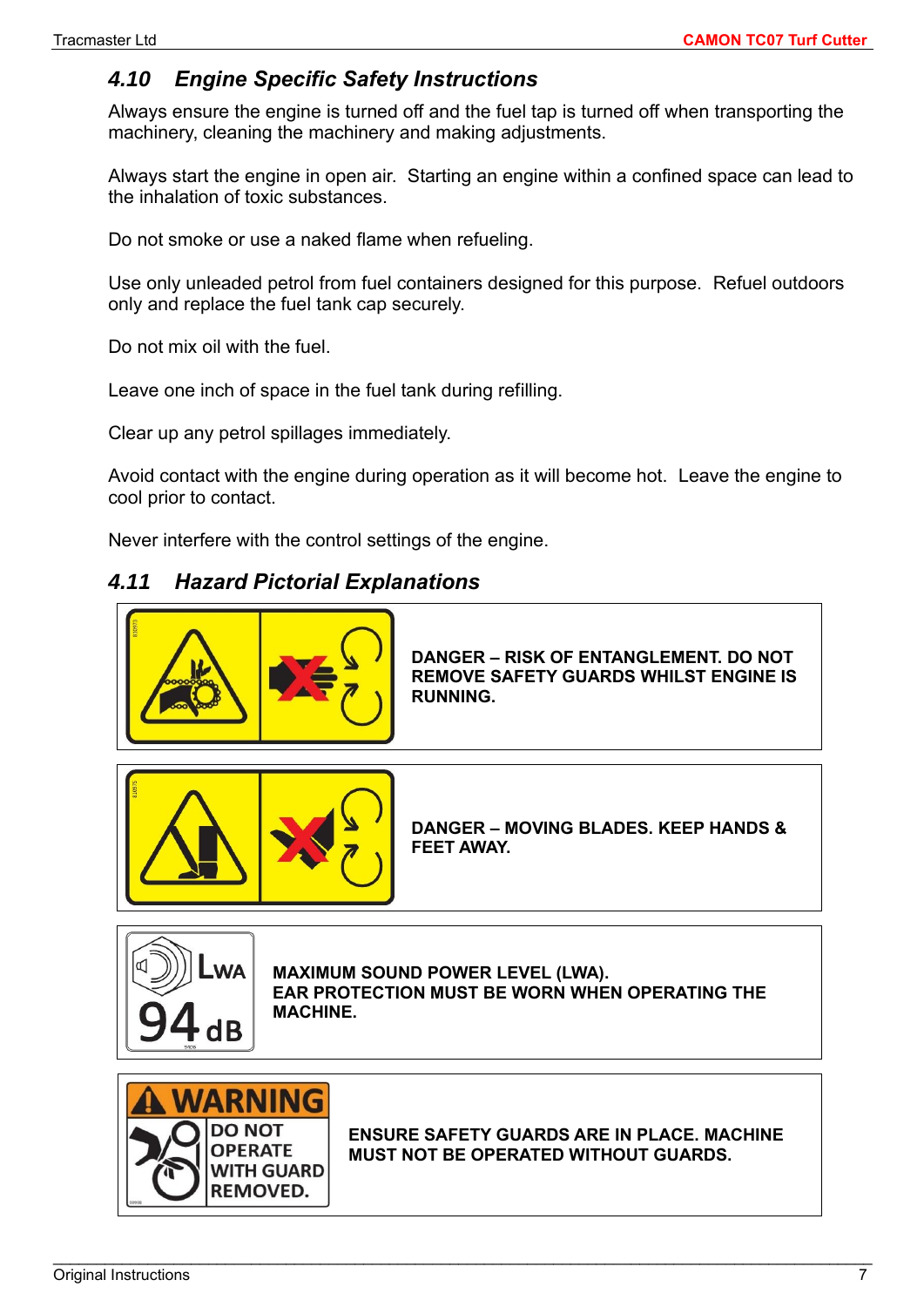



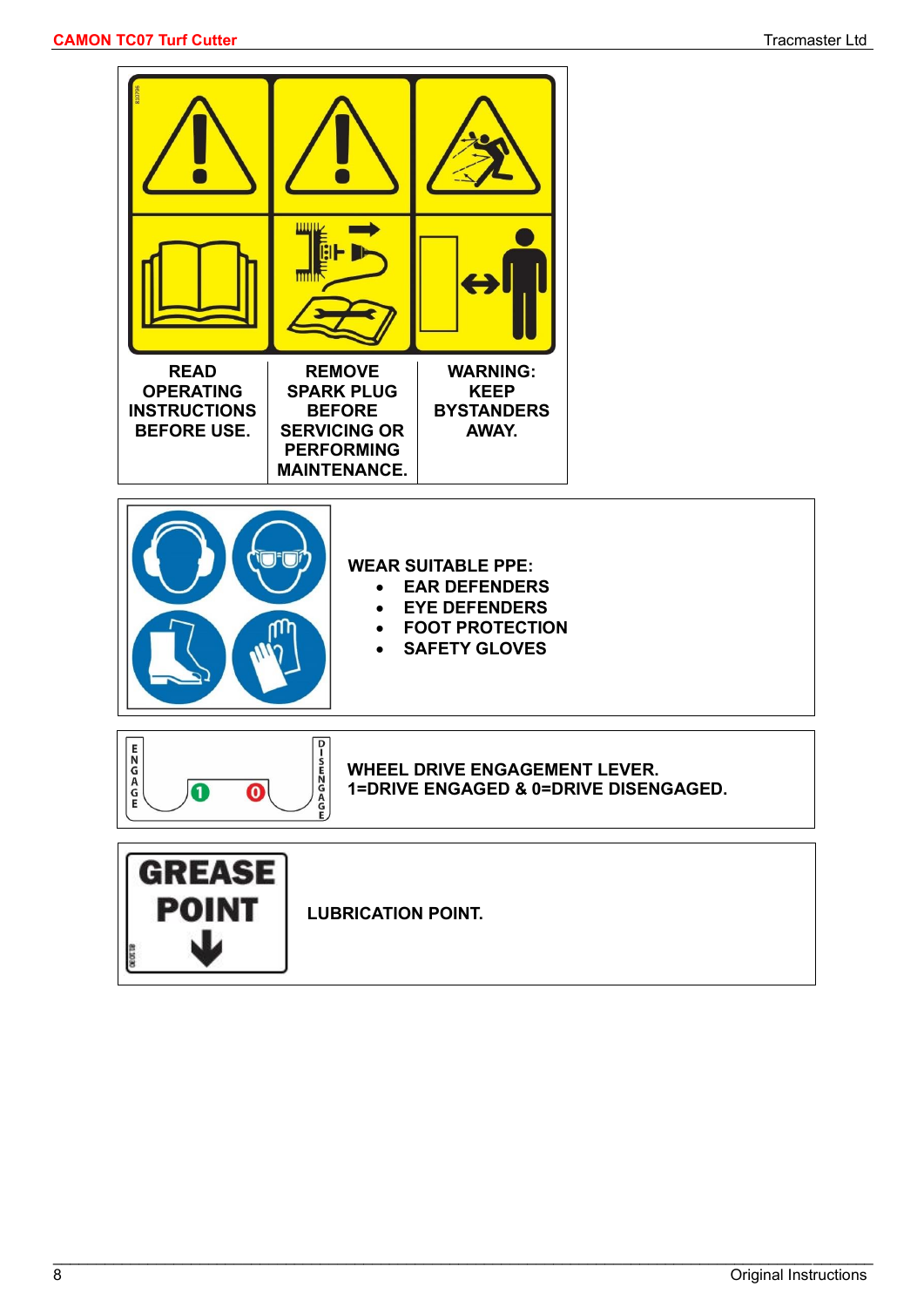# <span id="page-10-1"></span><span id="page-10-0"></span>**5.0 Safety Instructions Starting and Operating**

## *5.1 To Start the Engine*

| Using the dipstick provided,<br>check the engine oil level. Top<br>up with 10w/30 oil if the dipstick<br>is clear of oil.                                                                               | OIL FILLER CAP/DIPSTICK<br><b>UPPER LIMIT</b><br>OIL FILL HOLE<br>(bottom edge)<br><b>LOWER LIMIT</b><br>Picture by Honda                                                                               |
|---------------------------------------------------------------------------------------------------------------------------------------------------------------------------------------------------------|---------------------------------------------------------------------------------------------------------------------------------------------------------------------------------------------------------|
| Check the fuel level. Refill as<br>necessary and as determined by<br>the fuel tank type - see diagram.                                                                                                  | <b>MAXIMUM</b><br><b>MAXIMUM</b><br><b>FUEL</b><br><b>FUEL</b><br>LEVEL<br>LEVEL<br>(strainer type)<br>(non-strainer type)<br><b>FUEL TANK TOP</b><br>$25 \text{ mm}$<br>$(1$ inch)<br>Picture by Honda |
| Switch the engine ignition switch<br>to the ON position.                                                                                                                                                | <b>ENGINE SWITCH</b><br>Honda Picture                                                                                                                                                                   |
| Turn the fuel tap located on the<br>engine carburetor to the ON<br>position. If the engine is cold or<br>has not been operated recently<br>set the choke lever on the<br>carburetor to the ON position. | <b>FUEL VALVE LEVER</b><br><b>CHOKE LEVER</b><br>THROTTLE LEVER<br>Picture by Honda                                                                                                                     |

Pull the engine recoil handle slowly until it engages then pull briskly to start the engine.

\_\_\_\_\_\_\_\_\_\_\_\_\_\_\_\_\_\_\_\_\_\_\_\_\_\_\_\_\_\_\_\_\_\_\_\_\_\_\_\_\_\_\_\_\_\_\_\_\_\_\_\_\_\_\_\_\_\_\_\_\_\_\_\_\_\_\_\_\_\_\_\_\_\_\_\_\_\_\_\_\_\_\_\_\_\_\_\_\_\_\_\_\_\_\_

After the start, guide the cord back into its position. Do not let it snap back.

Once the engine has started, if the choke lever has been used, return this to its OFF position after the engine has run for a few seconds.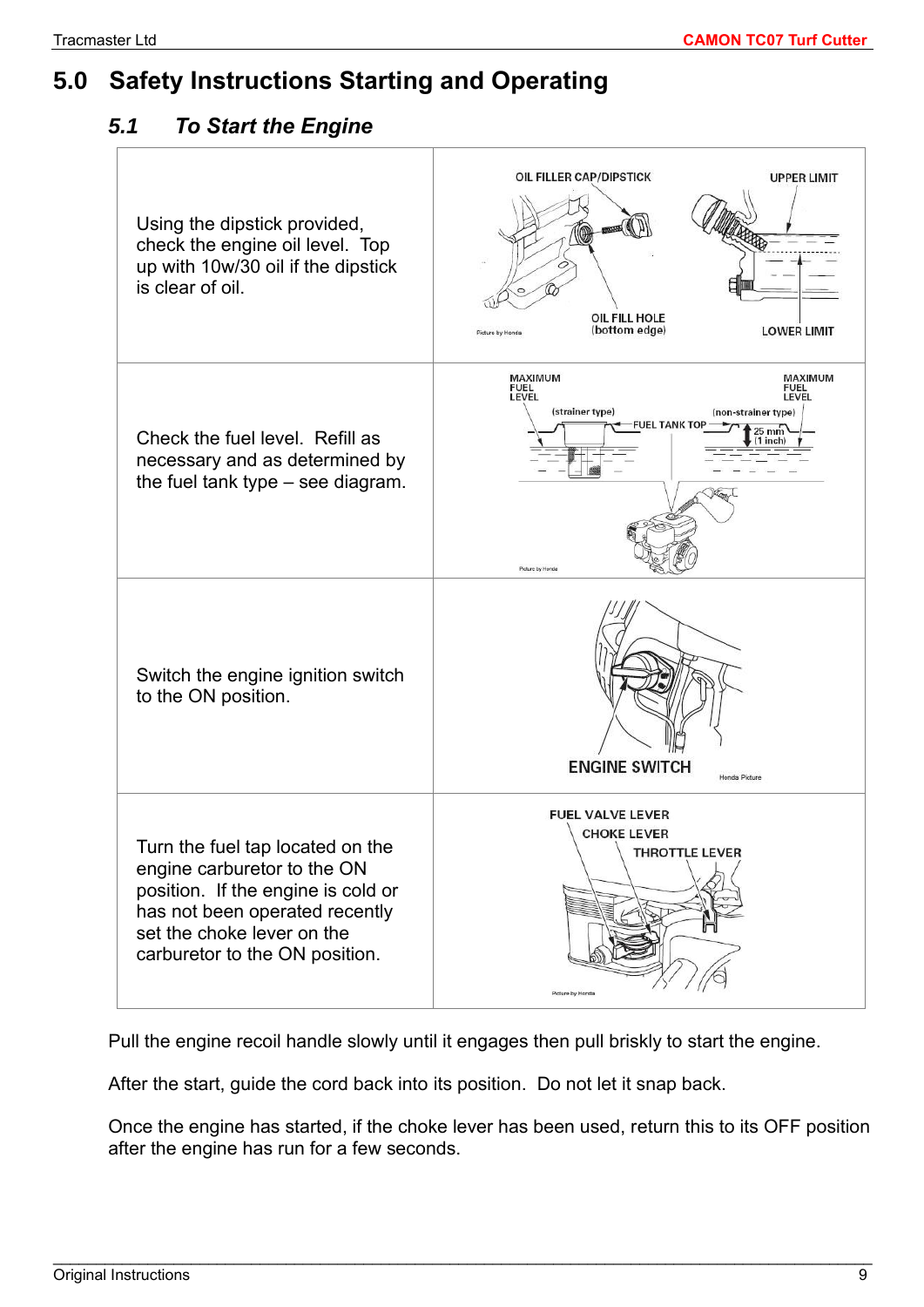## <span id="page-11-0"></span>*5.2 To Stop the Engine*

Release the drive lever.

Switch the engine ON/OFF switch to the 'O' off position.

Turn the fuel tap lever to the OFF position.

<span id="page-11-1"></span>WARNING: THE EXHAUST COVER MAY BE HOT – DO NOT TOUCH.

## *5.3 Safety Equipment*

The TC07 operator must be wearing:

- Ear Defenders
- Gloves
- Protective Footwear
- Safety Glasses

#### <span id="page-11-2"></span>*5.4 Operation*

Before turf cutting can be carried out, the grass must be cut short and be cleared of any objects such as stones or sticks that would damage the Turf Cutter.

WARNING: USING THE TURF CUTTER ON LONG GRASS WILL QUICKLY CAUSE DAMAGE TO COMPONENTS OF THE MACHINE. WE RECOMMEND GRASS IS CUT PRIOR TO USING THE TURF CUTTER.

Do not operate the Turf Cutter on wet lawns or in wet weather.

Do not operate the machine in very hard dry ground.

When safety checks have been completed, start the engine following the correct procedure.

Position the Turf Cutter in the direction you wish to cut turf.

Set the thickness of turf required by using the height adjustment knob.

Ensure the gear lever is in the 'O' position.

Lift the drive lever on the handlebar to engage the drive to the blade.

Lower the lifting lever to lower the blade into the ground.

Move the gear lever from the 'O' position to the 'I' position.

At the end of the strip of turf, raise the lifting lever to raise the blade out of the ground.

Release the drive lever stopping the drive to the wheels and the blade.

Move the gear selector lever to the disengaged position 'O'.

Do not work the Turf Cutter on slopes of more than 20 degrees and always work across the slope, not up and down it.

 $\mathcal{L}_\mathcal{L} = \{ \mathcal{L}_\mathcal{L} = \{ \mathcal{L}_\mathcal{L} = \{ \mathcal{L}_\mathcal{L} = \{ \mathcal{L}_\mathcal{L} = \{ \mathcal{L}_\mathcal{L} = \{ \mathcal{L}_\mathcal{L} = \{ \mathcal{L}_\mathcal{L} = \{ \mathcal{L}_\mathcal{L} = \{ \mathcal{L}_\mathcal{L} = \{ \mathcal{L}_\mathcal{L} = \{ \mathcal{L}_\mathcal{L} = \{ \mathcal{L}_\mathcal{L} = \{ \mathcal{L}_\mathcal{L} = \{ \mathcal{L}_\mathcal{$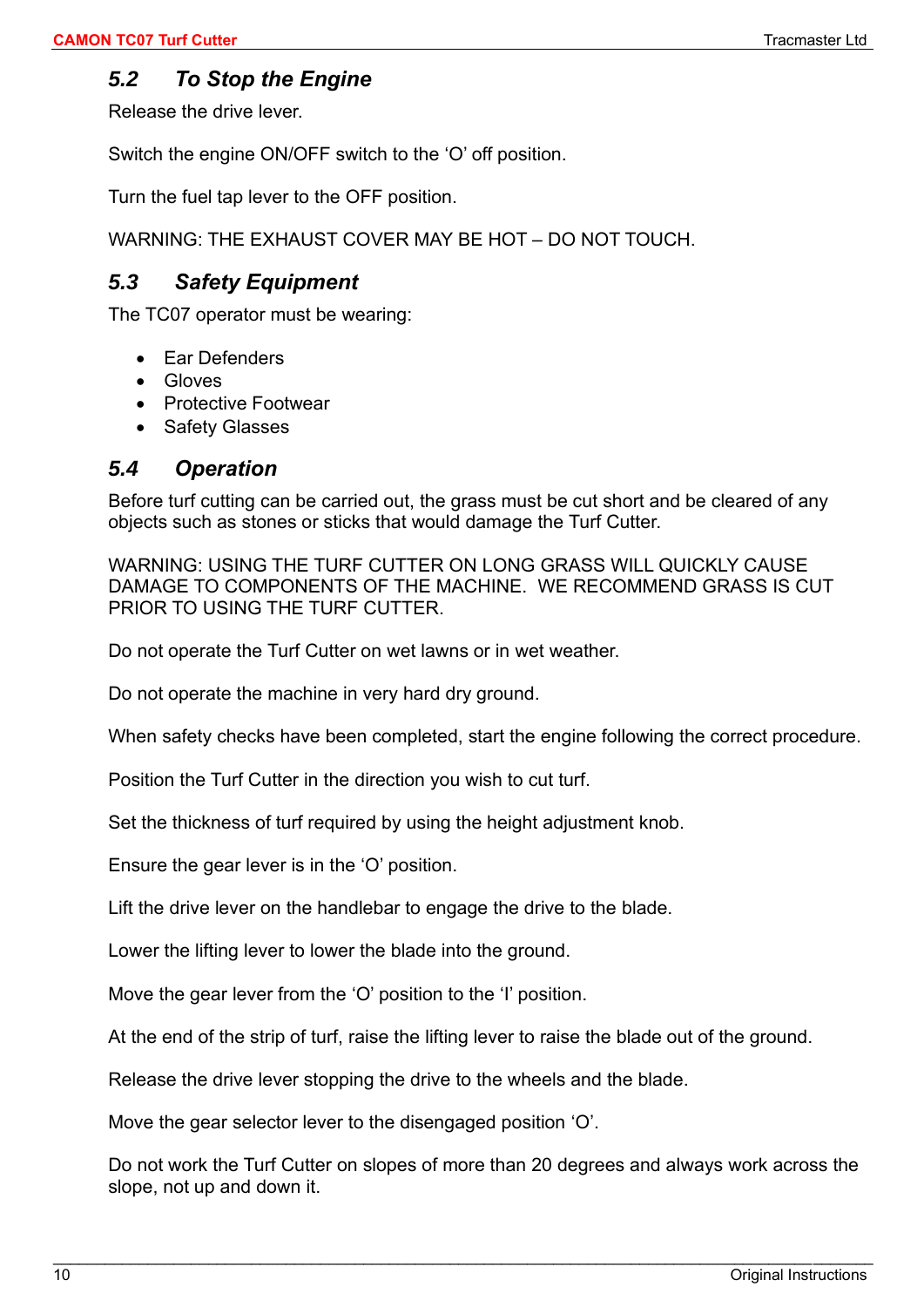## <span id="page-12-0"></span>*5.5 Procedure for Unexpected Shut Down*

Release the drive lever.

Move the gear selector lever to the disengaged position 'O'.

Turn the engine operating switch located on the engine to the OFF position.

Ensure the blade has stopped moving prior to moving the machine.

## <span id="page-12-1"></span>*5.6 Residual Risks of the TC07 Turf Cutter*

The TC07 Turf Cutter is designed to be pushed by the operator during transportation. It has no brake system and the operator must hold firmly onto the machine at all times when the machine is on sloped areas.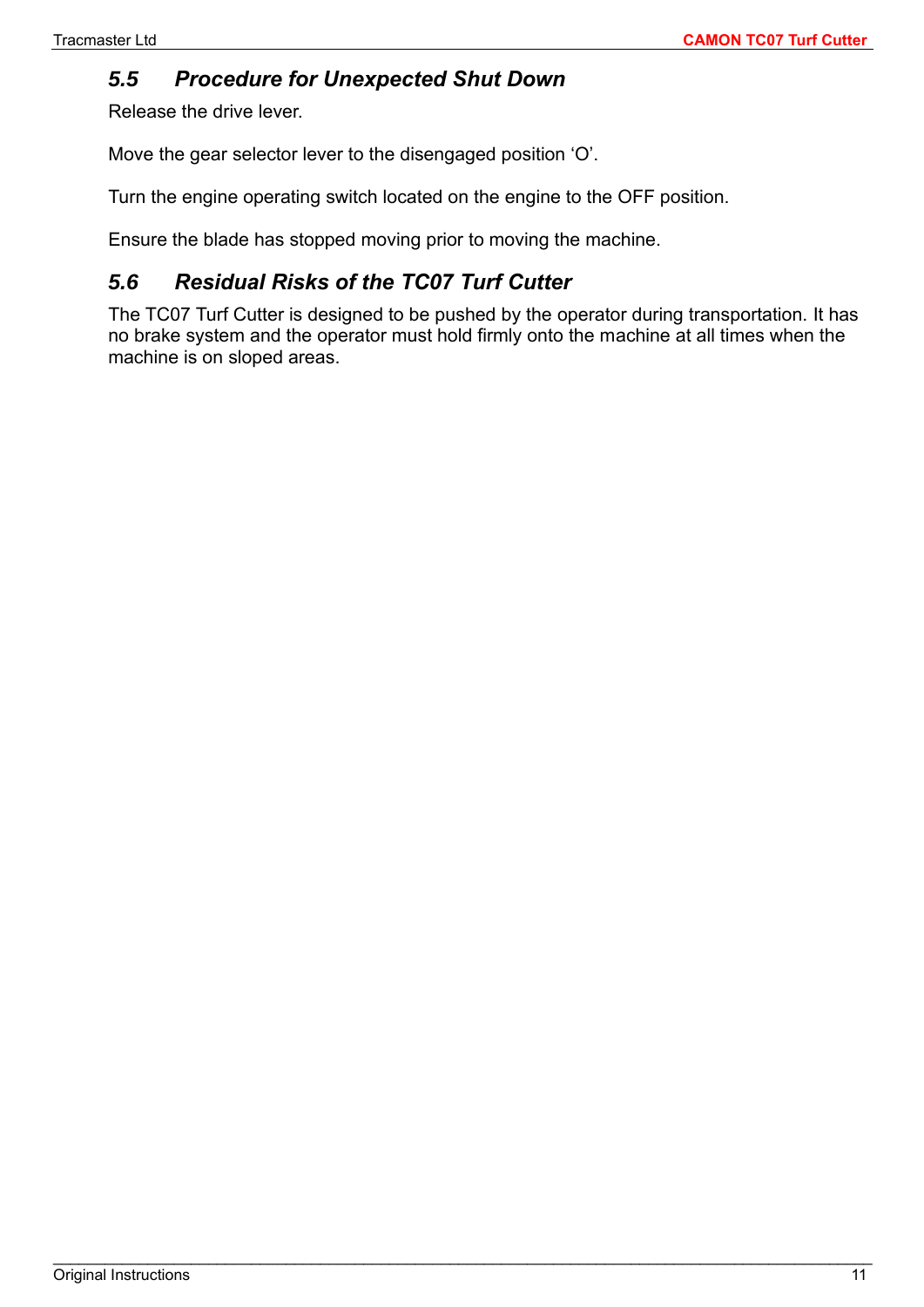## <span id="page-13-1"></span><span id="page-13-0"></span>**6.0 Maintenance**

#### *6.1 Schedule*

|         | Operation                                                   | Daily | Every<br>Week | Every<br>Month |
|---------|-------------------------------------------------------------|-------|---------------|----------------|
| Engine  | Check engine oil level 10W/30<br>See separate engine manual | X     | X             |                |
| Machine | Check condition of blade                                    | X.    |               |                |
|         | Check belt condition                                        |       |               | X              |
|         | Check operating lever and cable                             |       | X             |                |
|         | Check protection cover condition                            |       |               | X              |
|         | Check bearings                                              |       |               | X              |
|         | Lubricate wheel bearings                                    |       |               | X              |
|         | Tighten all nuts and bolts                                  |       |               | X              |

#### <span id="page-13-2"></span>*6.2 Basic Maintenance*

Check that all guards are fitted securely.

Ensure the cable connecting the drive lever to the engine is securely fastened at both ends and shows no sign of wear.

Check the pressure of pneumatic tyres and ensure that they do not show any indentations or significant wear and tear.

Ensure the wheels are held securely and the fixed pin that holds the wheels onto the axles is in place.

#### <span id="page-13-4"></span><span id="page-13-3"></span>*6.3 Engine*

#### *6.3.1 Check Engine Oil Level*

This is to be checked prior to each use and every 8 hours during operation.

Check only when the engine is off and in a horizontal position.

Clean the oil filler plug and its surrounding parts.

Remove the oil filler plug. Clean the dipstick with a clean cloth and put the oil filler plug all the way back into the engine. Remove the oil filler plug and check the oil level.

Refill the oil if indicator shows more is required. For the Honda GX160 the recommended oil is SAE 10w/30.

#### <span id="page-13-5"></span>*6.3.2 Change Engine Oil*

Refer to the engine manufacturer's manual for location of components and more detailed assistance.

Do not change the oil if the engine is hot. The first oil change is after 50 hours of work.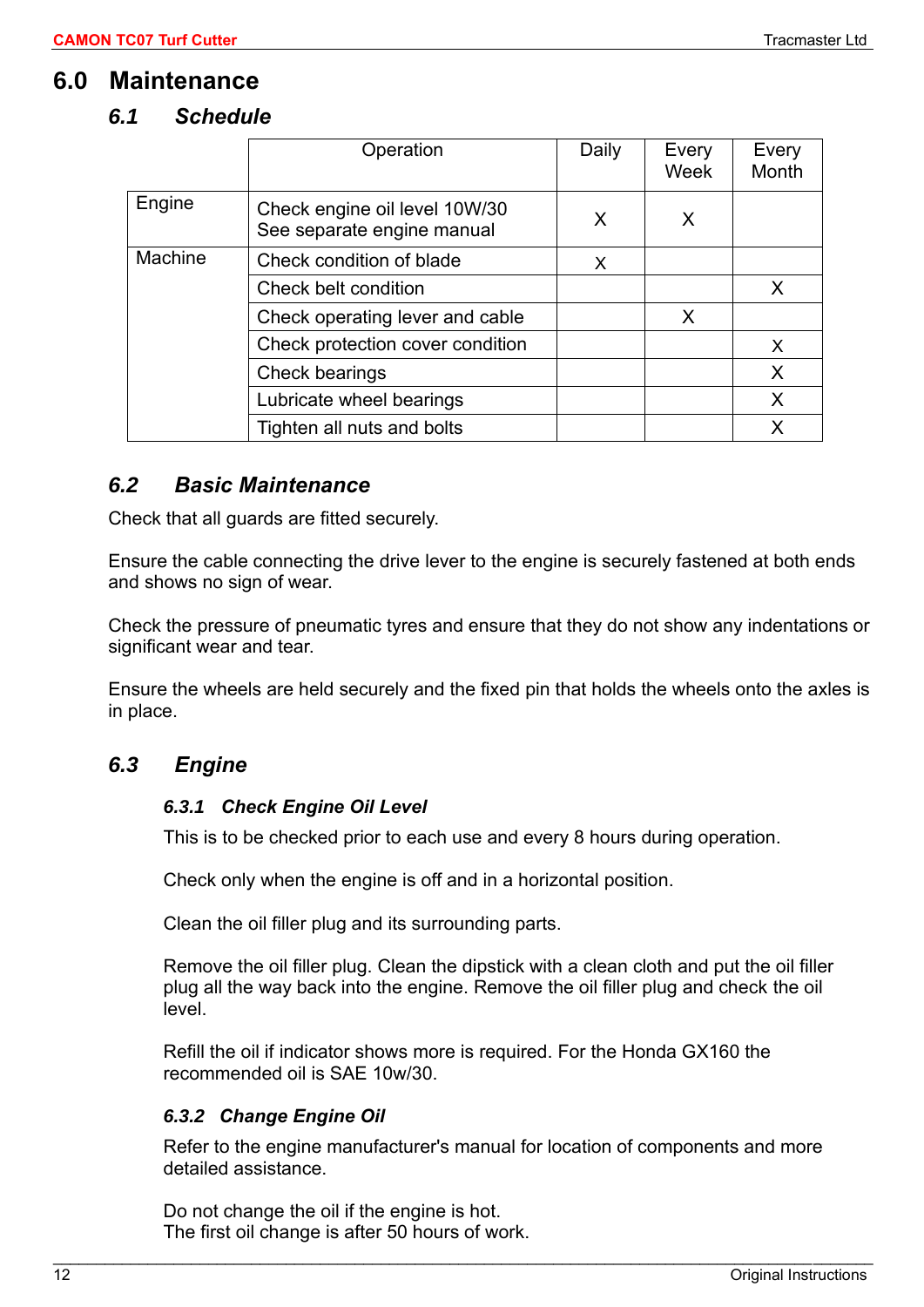Subsequent oil changes should be made after each 100 hours of work.

At extreme temperatures or conditions change the oil after every 50 hours.

Open the drain plug on the engine and the filling plug and drain the oil into a suitable container or use a suction pump to remove oil through filler neck.

Ensure the waste oil is disposed of properly.

Re-fit the drain plug and tighten.

Fill fresh engine oil through the oil filling opening. Use a funnel or similar device for ease of filling.

Replace the oil filler plug and tighten.

#### <span id="page-14-0"></span>*6.3.3 Air Filter*

#### *Inspection Check:*

Remove the air cleaner cover and inspect the filter elements.

#### *Cleaning:*

See diagram below containing information provided by Honda



#### *6.3.4 Spark Plug*

Clean and replace.

#### <span id="page-14-2"></span><span id="page-14-1"></span>*6.4 Cleaning*

After cleaning, particularly if a pressure washer has been used, ensure any lubrication points are re-lubricated.

Clean the engine with a cloth only. Avoid spraying the engine with jets of water as this may leak into the fuel and ignition systems.

\_\_\_\_\_\_\_\_\_\_\_\_\_\_\_\_\_\_\_\_\_\_\_\_\_\_\_\_\_\_\_\_\_\_\_\_\_\_\_\_\_\_\_\_\_\_\_\_\_\_\_\_\_\_\_\_\_\_\_\_\_\_\_\_\_\_\_\_\_\_\_\_\_\_\_\_\_\_\_\_\_\_\_\_\_\_\_\_\_\_\_\_\_\_\_

DO NOT PRESSURE WASH THE TRANSMISSION ASSEMBLY.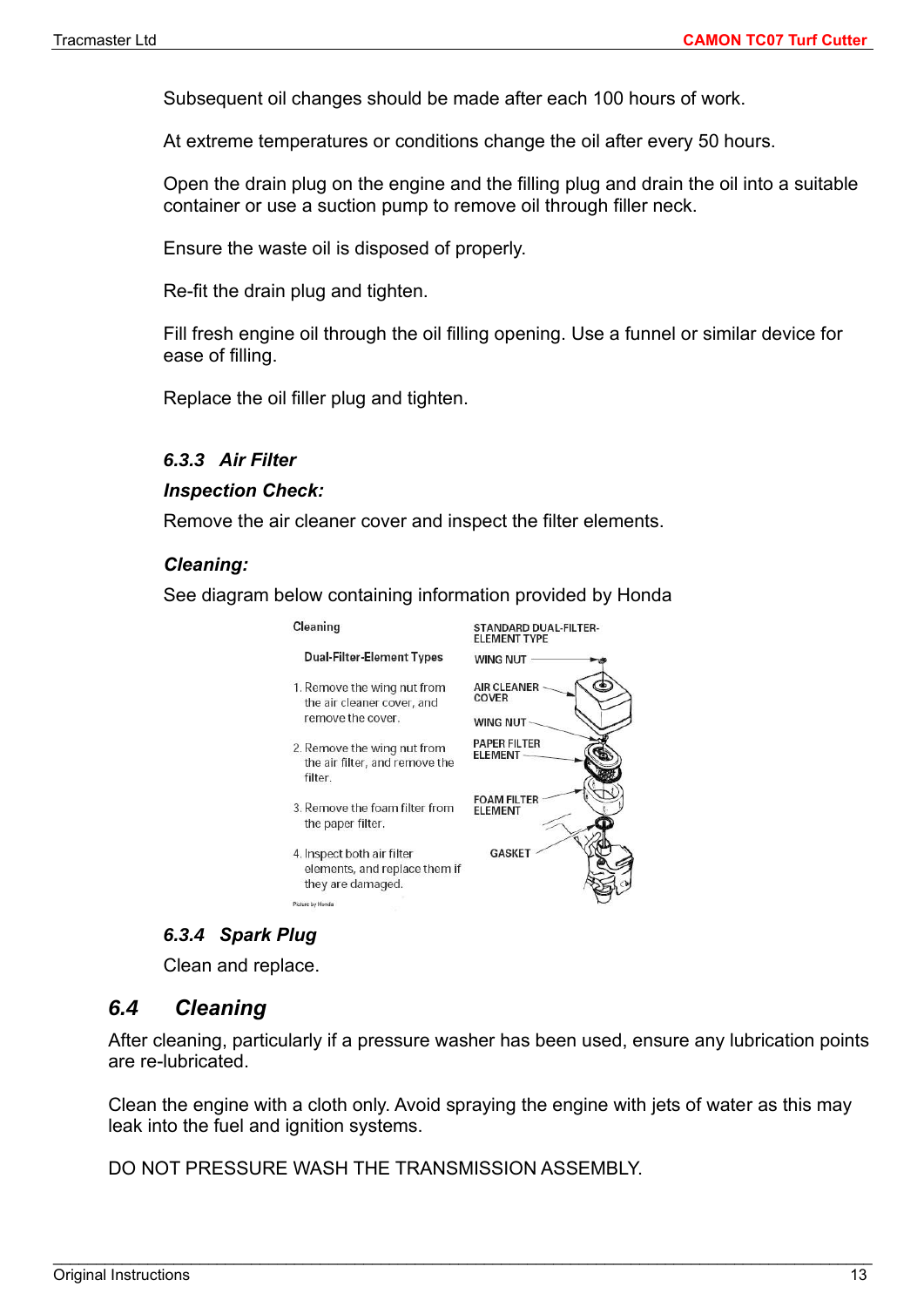## <span id="page-15-1"></span><span id="page-15-0"></span>*6.5 Troubleshooting*

#### *6.5.1 Machine*

Have all serious malfunctions on the machine and engine repaired by an authorized Tracmaster or Honda agent.

| Problem           | <b>Possible Cause</b>          | Remedy                                       |
|-------------------|--------------------------------|----------------------------------------------|
| No drive to blade | Broken belt                    | Replace belt                                 |
|                   | Damaged centrifugal clutch     | Replace clutch                               |
| Poor depth        | Height lever not used          | Lower the lever into<br>cutting position     |
|                   | Adjuster knobs incorrectly set | Adjust knob positions to<br>allow deeper cut |

#### <span id="page-15-2"></span>*6.5.2 Engine*

| Problem               | Possible Cause                        | Remedy                                        |
|-----------------------|---------------------------------------|-----------------------------------------------|
| Engine does not start | Spark plug connector not<br>connected | Connect spark plug<br>connector               |
|                       | Choke lever is not actuated           | Actuate choke lever                           |
|                       | Fuel tank empty                       | Fill fuel tank                                |
|                       | Fuel line clogged                     | Clean fuel line                               |
|                       | Defective spark plug                  | Clean or replace spark<br>plug                |
|                       | Engine has too much fuel              | Dry and adjust spark<br>plug and start engine |
| Engine overheats      | Low engine oil                        | Refill immediately                            |
|                       | Impaired cooling                      | Clean cooling fan grille                      |
|                       | Air filter clogged                    | Clean air filter                              |

#### <span id="page-15-3"></span>*6.5.3 Lubricants*

Use the specified 10w/30 oil specified by Honda for the engine oil.

To lubricate the roller bearings in the wheels we recommend using bio-lubricating grease.

 $\mathcal{L}_\mathcal{L} = \{ \mathcal{L}_\mathcal{L} = \{ \mathcal{L}_\mathcal{L} = \{ \mathcal{L}_\mathcal{L} = \{ \mathcal{L}_\mathcal{L} = \{ \mathcal{L}_\mathcal{L} = \{ \mathcal{L}_\mathcal{L} = \{ \mathcal{L}_\mathcal{L} = \{ \mathcal{L}_\mathcal{L} = \{ \mathcal{L}_\mathcal{L} = \{ \mathcal{L}_\mathcal{L} = \{ \mathcal{L}_\mathcal{L} = \{ \mathcal{L}_\mathcal{L} = \{ \mathcal{L}_\mathcal{L} = \{ \mathcal{L}_\mathcal{$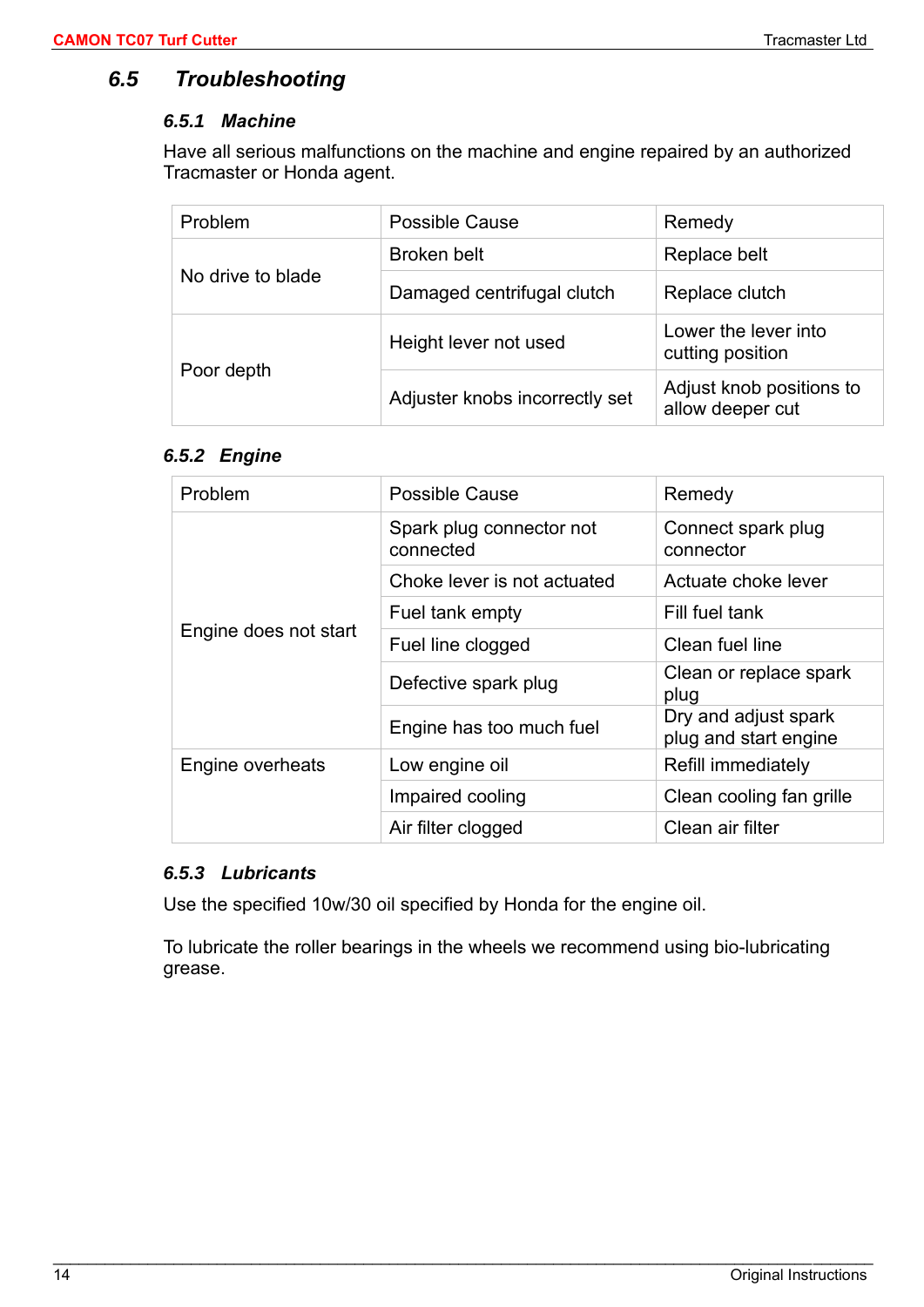# <span id="page-16-1"></span><span id="page-16-0"></span>**7.0 Transportation, Storage and Handling**

## *7.1 Transportation*

Use ramps where possible to manoeuvre the Turf Cutter into a transportation vehicle.

The TC07 Turf Cutter must be fixed securely using straps and by placing chocks behind the wheels.

Always transport the TC07 Turf Cutter horizontally and not tilted at an angle.

Ensure that the fuel control lever on the engine is moved into the OFF position so fuel does not leak into the carburetor during transportation.

## <span id="page-16-2"></span>*7.2 Storage*

Always clean the machine and thoroughly dry prior to storage and ensure all lubrication points have been re-greased.

For periods of long storage, change the engine oil.

Either drain the fuel completely or fill the fuel tank and add fuel stabilizer.

Do not store the Turf Cutter in wet rooms, where fertiliser is stored, or in stables as heavy corrosion may occur.

<span id="page-16-3"></span>Always store the machine in a horizontal position.

## *7.3 Handling*

Do not attempt to lift the machine alone. At least two people is the minimum required.

Gloves must be worn when lifting the TC07 Turf Cutter.

Do not tilt the machine so that fuel can leak into the air filter of the engine.

When performing maintenance on the Turf Cutter when it is situated on a work bench, ensure that the machine is firmly held in position at all times.

Do not lift the machine solely by the engine at any point.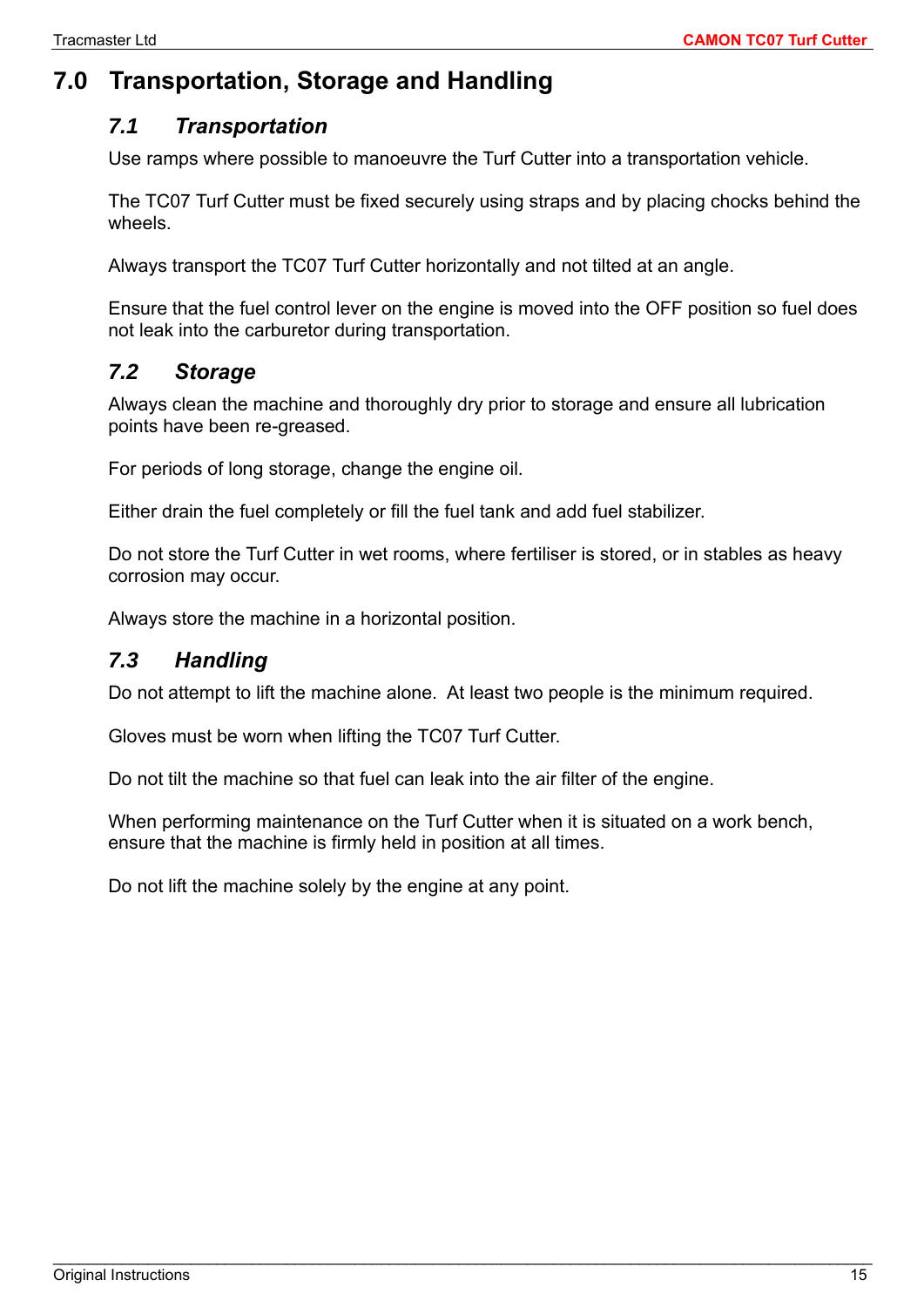## <span id="page-17-0"></span>**8.0 Service Record**

To ensure your machine is kept in peak condition we recommend that your CAMON TC07 Turf Cutter is serviced regularly.

Contact Tracmaster on 01444 247689 to find out who your local Authorised Agent is.

| Date: |
|-------|

 $\mathcal{L}_\mathcal{L} = \{ \mathcal{L}_\mathcal{L} = \{ \mathcal{L}_\mathcal{L} = \{ \mathcal{L}_\mathcal{L} = \{ \mathcal{L}_\mathcal{L} = \{ \mathcal{L}_\mathcal{L} = \{ \mathcal{L}_\mathcal{L} = \{ \mathcal{L}_\mathcal{L} = \{ \mathcal{L}_\mathcal{L} = \{ \mathcal{L}_\mathcal{L} = \{ \mathcal{L}_\mathcal{L} = \{ \mathcal{L}_\mathcal{L} = \{ \mathcal{L}_\mathcal{L} = \{ \mathcal{L}_\mathcal{L} = \{ \mathcal{L}_\mathcal{$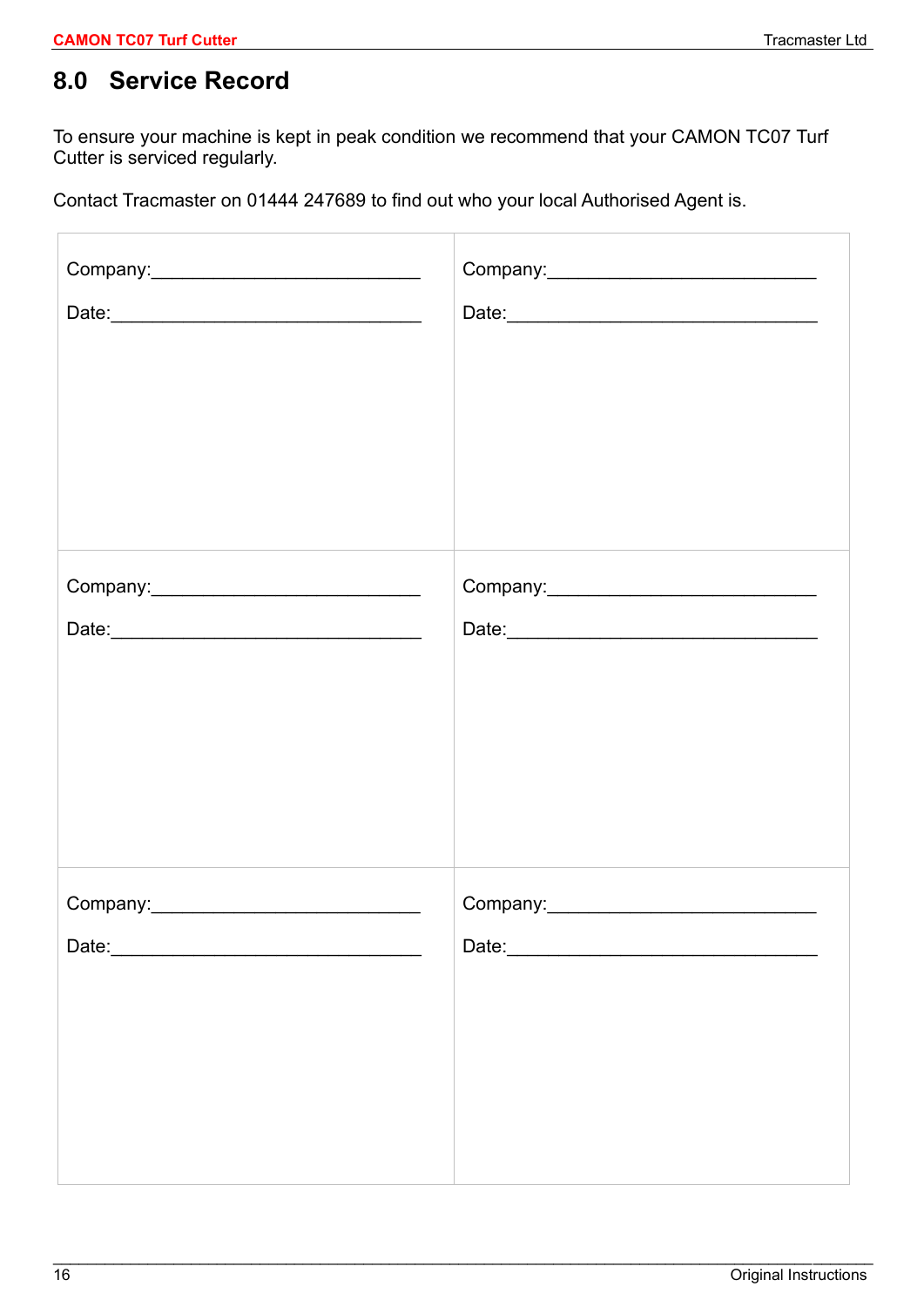# <span id="page-18-0"></span>**EC Declaration of Conformity**



Tracmaster Ltd declares that the machinery stipulated below complies with all the relevant provisions of:

#### **Machinery Directive 2006/42/EC**

#### **EMC Directive 2004/108/EC**

and the National Laws and Regulations adopting these directives and other relevant directive.

| Manufacturer:                       | <b>Tracmaster Ltd</b><br>Sovereign Centre<br>Victoria Road<br><b>Burgess Hill</b><br><b>RH15 9LR</b><br><b>UNITED KINGDOM</b>                       |
|-------------------------------------|-----------------------------------------------------------------------------------------------------------------------------------------------------|
| <b>Machine Description:</b>         | Lawn Turf Cutter                                                                                                                                    |
| Type:                               | <b>CAMON TC07</b>                                                                                                                                   |
| Serial No:                          |                                                                                                                                                     |
|                                     | Harmonised Standards applied: (including parts of):                                                                                                 |
| EN 294:1992                         | Safety of machinery: Safety distance to prevent danger zones being<br>reached by the upper limbs.                                                   |
| EN 954-1:1996                       | Safety of machinery: Safety related parts of control systems. Part 1 -<br>general principles for design.                                            |
| EN 20643:2008+A1:2012               | Hand arm vibration: Laboratory measurement of vibration at the grip<br>surface of hand guided machinery – general.                                  |
| EN 12100-1:2003 &<br>EN12100-2:2003 | Safety of machinery: Basic concepts, general principles for<br>design parts 1 & 2.                                                                  |
| ISO 11684:1995                      | Tractors, machinery for agriculture and forestry, powered lawn and<br>garden equipment: Safety signs and hazard pictorials - general<br>principles. |
| Responsible Person:                 | <b>Jody Symons</b>                                                                                                                                  |
| Position in Company:                | <b>Technical Director</b>                                                                                                                           |
| Address:                            | Tracmaster Ltd, Sovereign Centre, Victoria Road, Burgess Hill, RH15 9LR                                                                             |
| Date:                               | September 2012                                                                                                                                      |
| Signature:                          |                                                                                                                                                     |